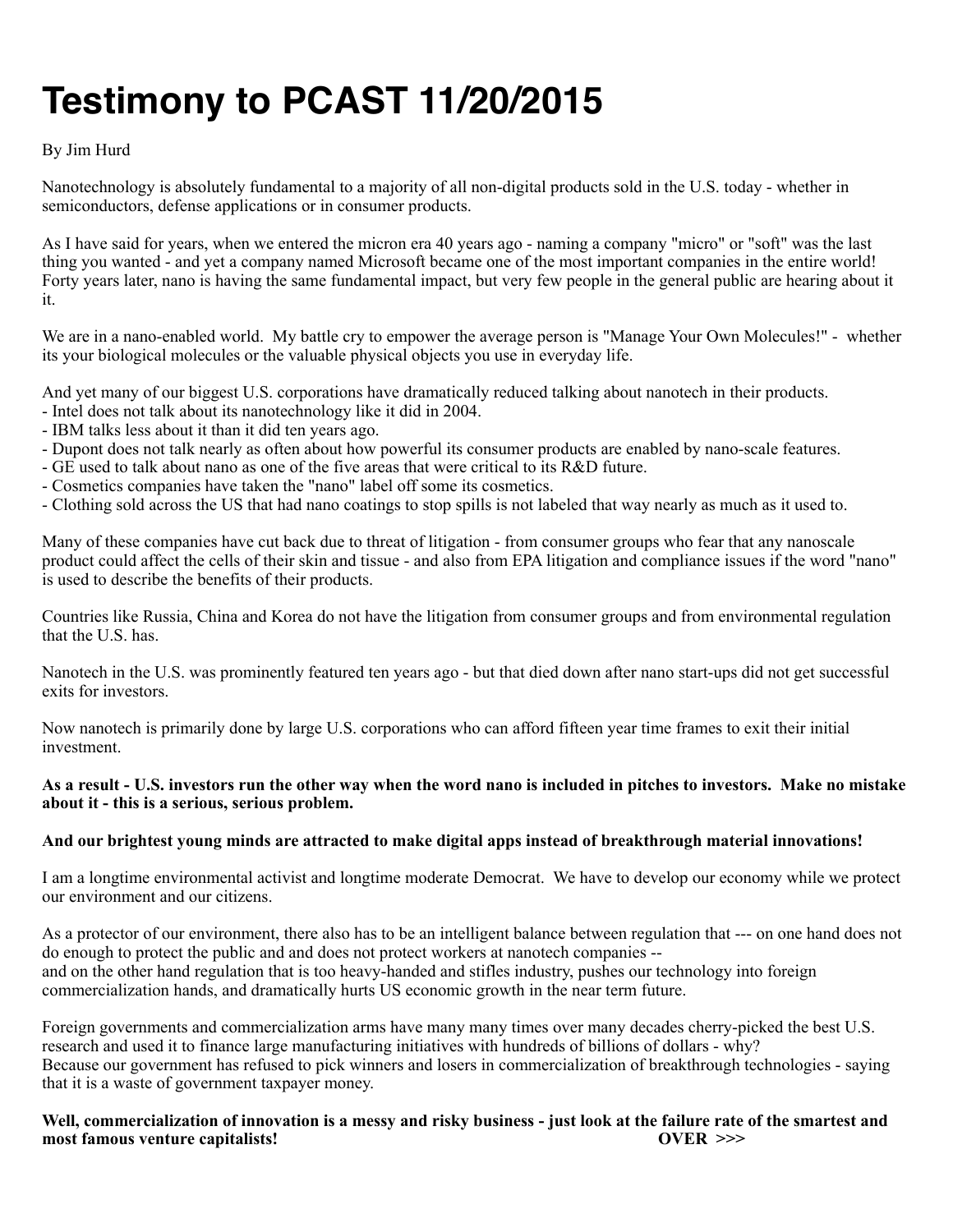Let me tell you - when China gave \$25 billion dollars in interest-free loans to the five leading solar companies in China, that dropped the price of solar much much faster than any investor or expert could possibly imagine. That put US and German solar companies out of business.

#### **Compare our regulatory environment to Europe - and we are reckless and fast.**

#### **Compare our regulatory environment to Asia - and we are asleep at the wheel.**

We are a tortoise that is desperately playing catch up with competitors that can access large amounts of government monies. And when these governments lose billions of dollars - no one remembers a week later.

#### **It is just the reality of the world today in Asia. Get real - or stay home in your sandbox.**

If you compare us to Europe you will be smug and complacent. If you compare us to Asia, you will be worried at our incompetence to compete - because they play by very different rules!

So get over *"We in the US don't pick winners. We don't waste taxpayer money."*  The countries that are growing stronger economically today do both of these. While the strength of their manufacturing economy moves past us.

We are relying almost solely on the strength of our digital innovation these days. We are naturally very strong there.

## We can't just give up our manufacturing economy just because the <u>financing</u> rules have changed around us.

ONE SUGGESTION - Promote our nanotech commercialization successes to the public and the investor community

There are several multi-billion dollar successes -- but few people hear about them.

I consulted to the NNCO (National Nanotechnology Coordinating Office) in 2009 when OSTP asked where the winners in nanotech were - to justify all the Federal R&D monies spent in nano over the last fifteen years.

Two multi-billion dollar companies I recommended were Abraxis and First Solar.

Abraxis Bioscience, which was purchased nine months later by Celgene for \$3 billion - produced a nano-enabled drug for pancreatic cancer. Now some people said that this drug was not that much of an innovation because it was a drug that was simply reformulated at the nanoscale in a less toxic delivery medium than its predecessor. But when a study came out nine months later that showed the drug was absorbed 31% better than its predecessor - Abraxis was bought for \$3 billion within two weeks, which was double the market capitalization it had at the time the study results were announced.

One approach to help get the word out on the importance of nanotechnology would be to have public-interest TV spots on the power of nanotechnology products in successful U.S. businesses.

One of these TV spots could have the richest man in health care in the United States, Patrick Soon-Shiong, who founded Abraxis and who was prominently featured in two segments on Sixty Minutes last year, talk about the power of nanotechnology to enable our science future - and our economic future - as it did for his company, Abraxis.

> Jim Hurd GreenScience Exchange *Strategic business consultant to disruptive start-ups since 2002*  [hurd8jim@gmail.com](mailto:hurd8jim@gmail.com)